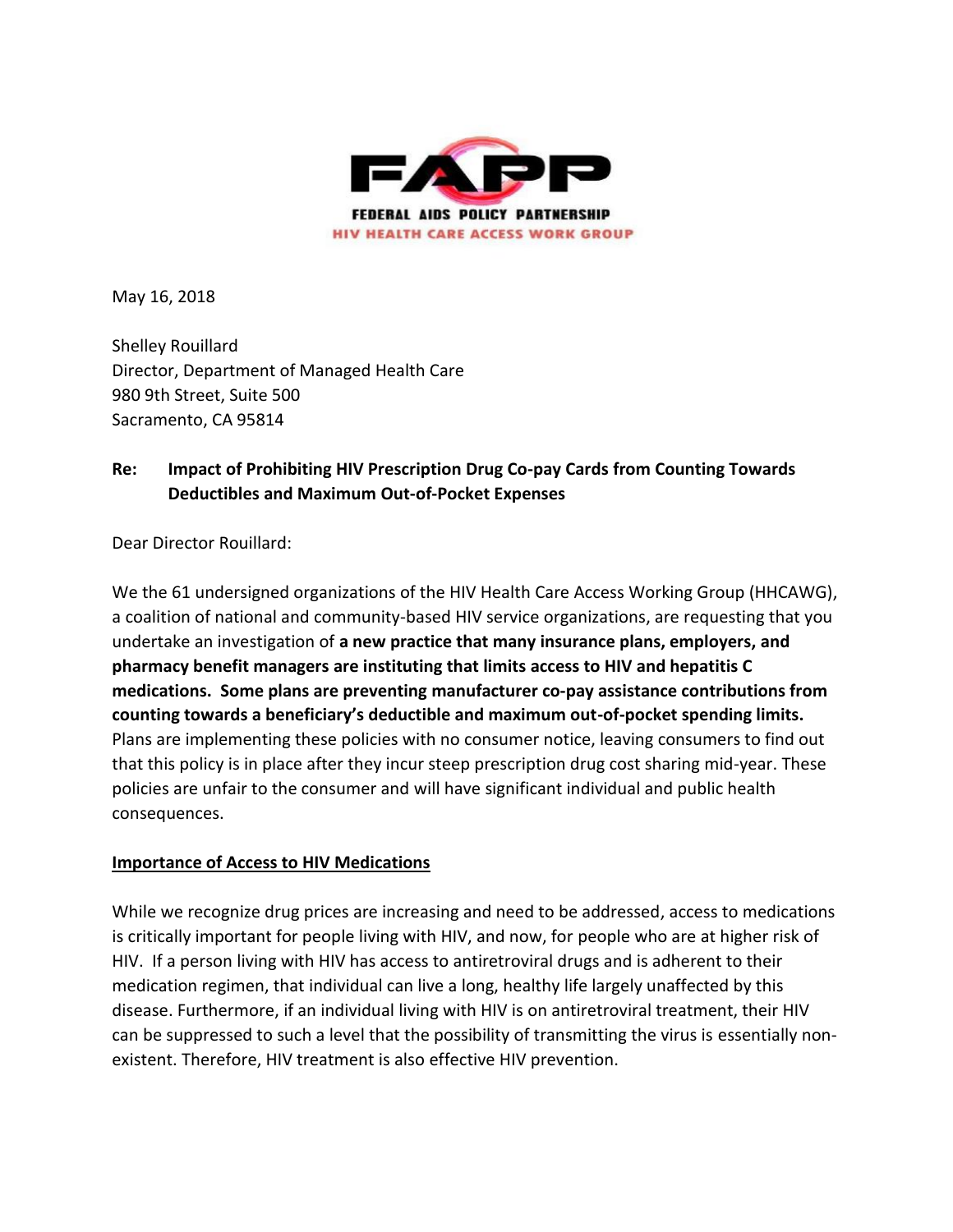Additionally, people who do not have the virus, but are at higher risk of contracting HIV, can take a medication to prevent infection. This medication regimen is known as pre-exposure prophylaxis (PrEP). PrEP is a Food and Drug Administration (FDA)-approved medication that when taken consistently, reduces the risk of HIV infection by between 92 and 99 percent.

Suitable generic alternatives are not currently available for HIV prevention and for the treatment of HIV and HCV. While some generic alternatives are available for HIV treatment regimen components recommended for most patients in the *Guidelines for the Use of Antiretroviral Agents in Adults and Adolescents Living with HIV* maintained by the Department of Health and Human Services, these require breaking up single-tablet regimens widely considered important to adherence and still involve at least one brand-name drug with no generic equivalent.<sup>1</sup> Without the co-pay assistance, most people living with HIV will be unable to afford their treatment throughout the plan year, and individuals trying to protect themselves from HIV will be left at greater risk of acquiring the virus.

### **High Beneficiary Cost-Sharing Limits Access**

Today, one of the greatest obstacles facing HIV-positive people, and those who would like to access PrEP, is the cost of medications. Even for people covered through the private and employer insurance market, the financial burden of increasingly high deductibles and high coinsurance reduces the affordability, and thus the adherence rates, to these drugs. This is particularly true given that the vast majority of medications used to treat HIV and the only drug currently approved for PrEP are not available in generic form and, when covered by insurance plans, are almost always placed on the highest cost-sharing tiers. While in the past, many plans had first dollar coverage for prescription medications, more plans today are requiring individuals and families to first meet a deductible that can be several thousand dollars, with coinsurance rates as high as 50 percent after the deductible is met. High deductibles, coupled with high cost-sharing, prohibit many people from being able to afford their critically necessary medications and treatments.

- According to the Kaiser Family Foundation (KFF) 2017 Employer Health Benefits Survey, the average deductible for people with employer-sponsored coverage was \$303 in 2006, rising to \$1505 in 2017<sup>2</sup>.
- In the same report, KFF found that more employees are enrolled in high-deductible plans—up to 28% in 2017—as compared to five years ago when 19% of people were enrolled in a high-deductible plan offered by an employer.

 $\overline{a}$ 

 $^1$  HHS Panel on Antiretroviral Guidelines for Adults and Adolescents. Guidelines for the Use of Antiretroviral Agents in Adults and Adolescents Living with HIV. 2017 Oct 17. https://aidsinfo.nih.gov/guidelines/html/1/adult-and-adolescent-arv/37/ <sup>2</sup> https://www.kff.org/report-section/ehbs-2017-section-8-high-deductible-health-plans-with-savings-option/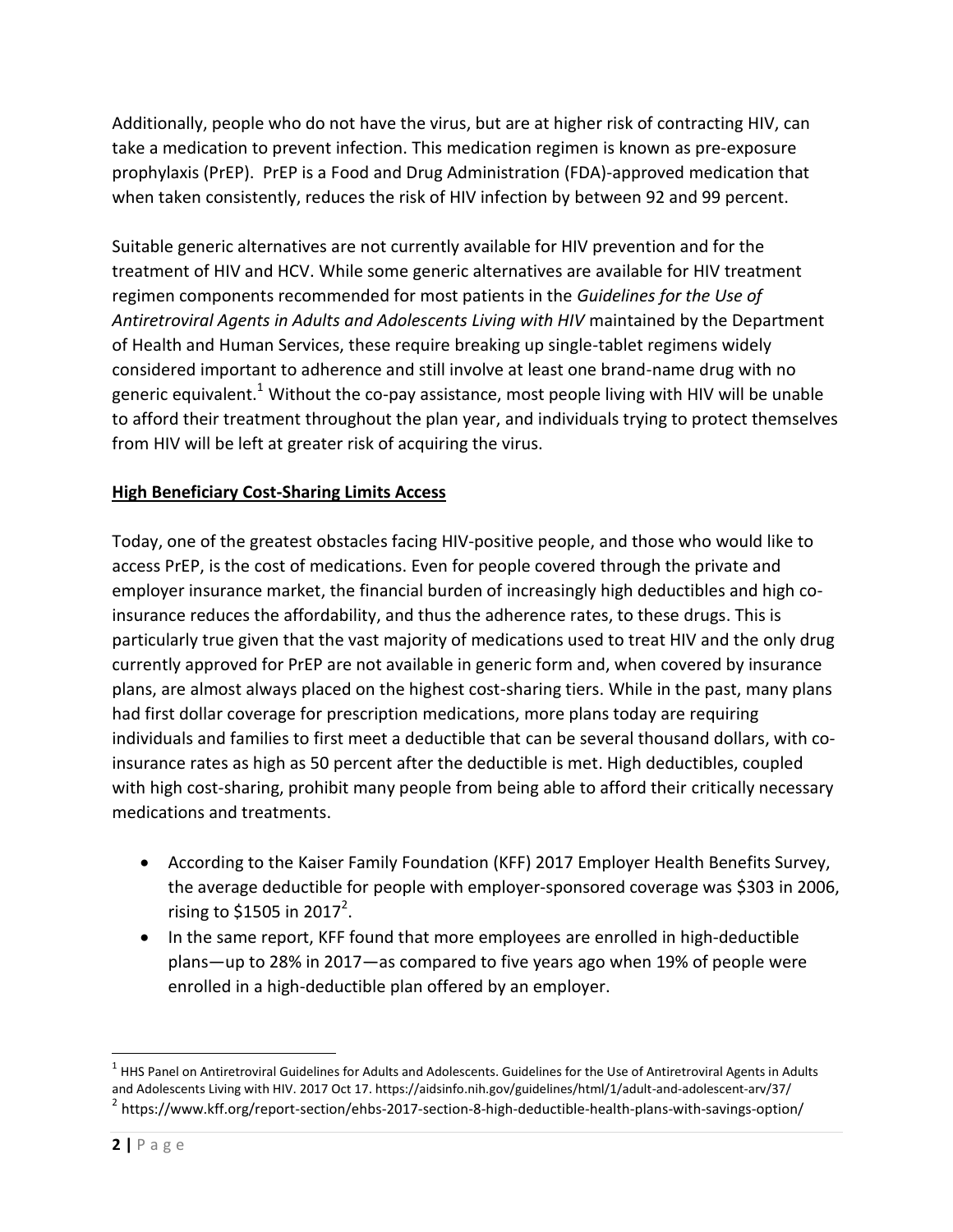For plans offered in the individual marketplace, Avalere's analysis found that the national average for the popular silver-tier plan deductible increased from \$2,658 to \$3,937 between 2015 and 2018<sup>3</sup>.

### **Co-pay Cards Enable Beneficiaries to Access Drugs**

To assist people living with HIV or people on PrEP in affording their prescriptions and adhering to them, pharmaceutical manufactures have offered co-pay assistance programs. This assistance reduces the amount the beneficiary pays for their medication and helps them meet their deductible and maximum out-of-pocket spending limit. The availability of this assistance has enabled people living with HIV to remain alive and healthy. Without the copay assistance programs beneficiaries would not be able to afford their medications, daily adherence would be endangered, and the public health jeopardized.

#### **Financial Impact on Patients**

**The new practice preventing co-pay assistance contributions from counting towards a beneficiary's deductible and maximum out of pocket spending limits leaves individuals at risk for discontinuing HIV treatment.** By doing so, insurance companies are creating an environment that will lead to poorer health outcomes and increased rates of new infections, and higher costs for health plans. This practice is particularly concerning when applied to medications for which there is no generic alternative, which is the case for the vast majority of drugs used to treat and prevent HIV. In those cases, failing to count co-pay assistance cards toward a consumer's deductible and out-of-pocket maximum leaves the consumer with no affordable coverage option.

The financial impact of the change is not felt until several months into the year, and beneficiaries have no idea how much this change will cost them until they pick up their prescriptions at the pharmacy. Unaware of the change, many consumers find themselves reaching a "cost cliff" mid-year. After hitting the maximum on their co-pay card assistance, they pick up their prescription only to discover that the co-pay card has not been counted toward the deductible and they now will owe over a thousand dollars per refill to continue their medication. This likely will cause dangerous treatment disruptions mid-year as medication becomes prohibitively expensive without warning.

Appended to this letter are four case studies illustrating the dramatic financial impact patients will experience when copay cards are not counted towards the deductible and out-of-pocket maximum as they access HIV medications for prevention and treatment and HCV curative medications.

 $\overline{\phantom{a}}$ 

 $^3$  http://avalere.com/expertise/managed-care/insights/silver-exchange-premiums-rise-34-on-average-in-2018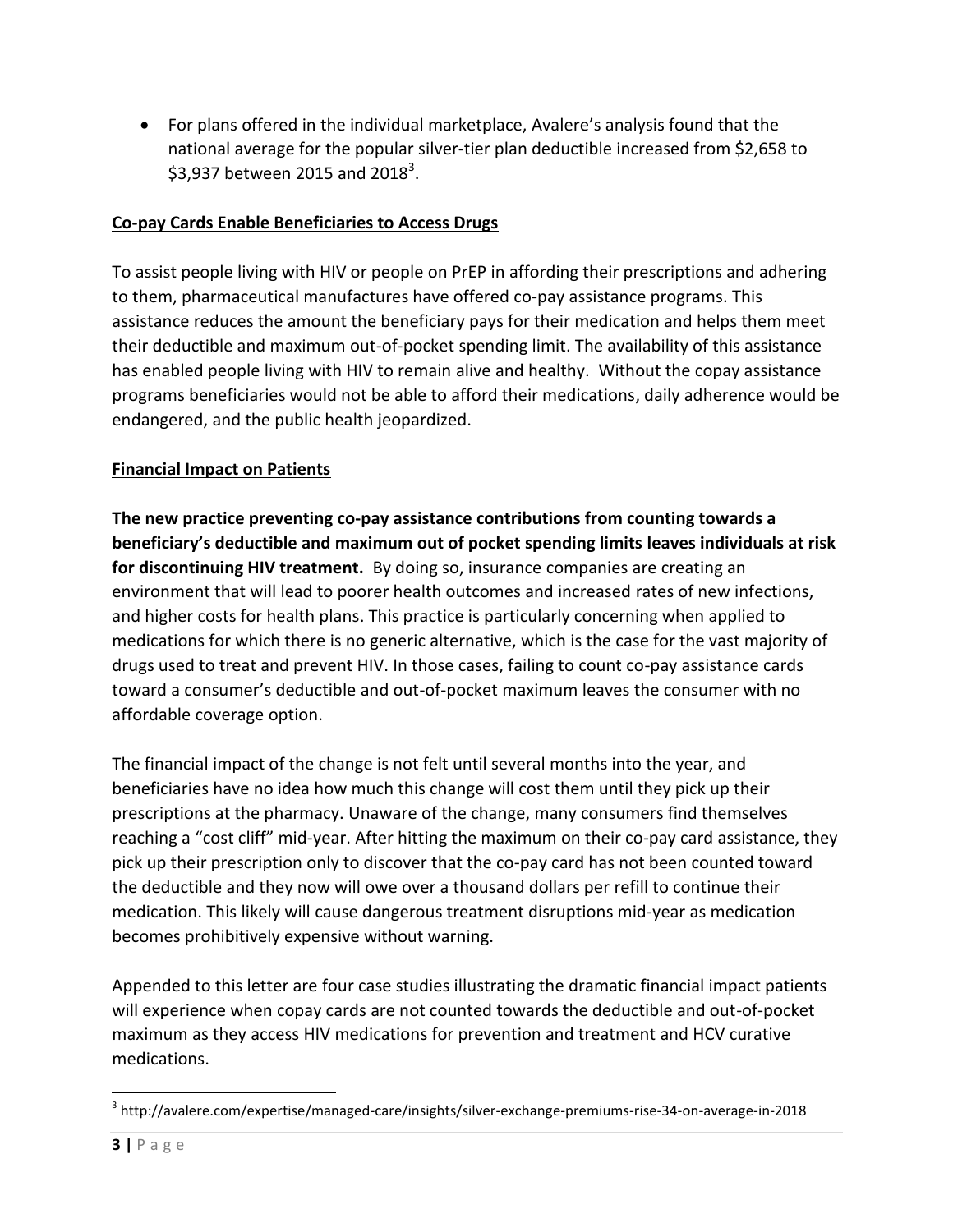In Case Study 1, a patient accessing PrEP for the prevention of HIV in a plan that utilizes co-pays but does not allow the co-pay assistance to count toward the deductible will face annual total out of pocket expenses of \$3,400 (\$1,676 in just one month) compared to zero costs if the assistance was allowed to count. If a 20 percent co-insurance was used for PrEP (Case Study 2), annual patient costs would increase from \$1,200 to \$5,461, a difference of \$4,261. Similarly, a patient utilizing a single-tablet regimen to manage their HIV, as shown in Case Study 3, would pay \$3,500 more per year (\$2,870 in one month). In Case Study 4, for a patient on treatment to cure their hepatitis C, they would need \$3,050 to begin their treatment versus just \$5 if the plan counted the co-pay assistance. As illustrated in the each of the case studies, the insurance plans will be collecting thousands of dollars more for each drug by not allowing the co-pay assistance to count towards the deductible.

In addition to the financial upheaval related to dramatically increased patient cost-sharing, beneficiaries are shocked by the abrupt change in their insurance coverage. Insurance plans have not adequately notified their beneficiaries of this change, leading people to continue to engage in their health care and financial planning in the new year just as they have in the previous years, unaware that the circumstances have changed. An issuer's policy with regard to manufacturer co-pay cards has been difficult for patients to find and to understand. In some instances, plans are applying it to only certain classes of drugs and not others, which call into question the motives behind these decisions. In some cases, the policy appears to impact the entire prescription drug benefit, while in others it is limited only to drugs accessed through a specialty pharmacy. For the latter, consumers are not well informed of any option they may have to opt out of the specialty pharmacy and pick up their drugs at a retail brick-and-mortar pharmacy, where the co-pay accumulator policy does not apply. This lack of transparency and confusion over when and how the co-pay accumulator operates leaves consumers at risk for arbitrary and discriminatory insurance practices that target people living with particular conditions.

Given the high number of people living with HIV who are co-infected with hepatitis C virus (HCV), we are concerned that instituting this policy for curative HCV drugs will make access to these drugs out of reach to most people living with HCV. This will not only endanger their personal health but increase future medical costs and lead to future HCV infections.

**We strongly oppose these new policies and call on plans to reverse this practice. Given this damaging lack of transparency, plans should be required to post their co-pay card policies clearly in plan documents and formularies and notify their beneficiaries and health care providers explicitly and directly of changes to their policies. These disclosures should be in terms that are easy to understand and that demonstrate exact cost differences based on a beneficiary's medical history and previous explanations of benefits. Furthermore, plans should train call center employees to answer questions about the plans' co-pay card acceptance policy.**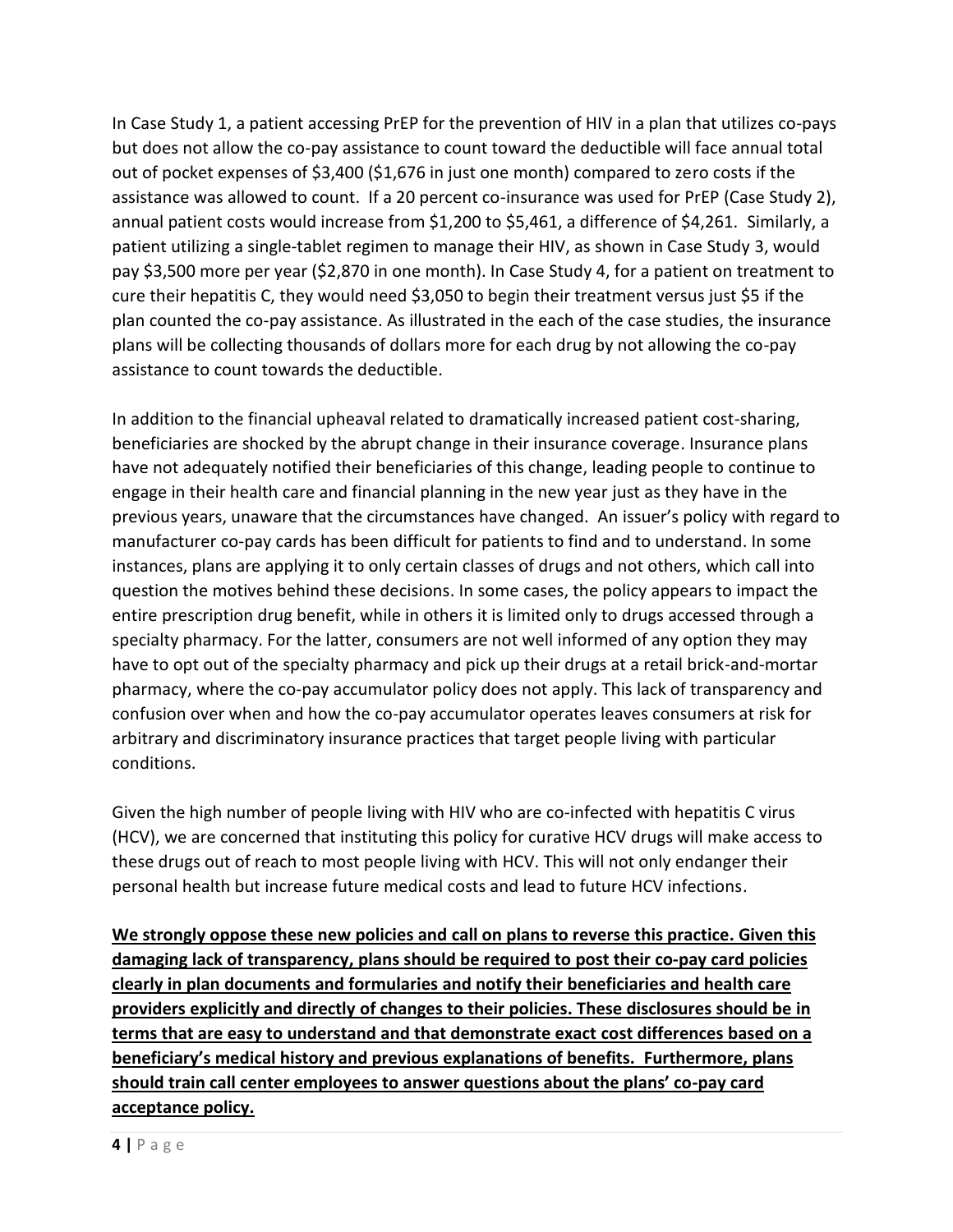Some have stated that the existence of co-pay cards steer beneficiaries to particular brand name medications and away from generic medications. However, for the treatment of HIV and HCV as well as for PrEP, there are no acceptable generic treatments. The co-pay cards assist beneficiaries in accessing their medications at a price they can afford for medications that are costly and life-saving.

#### **We urge you to immediately undertake an investigation of these damaging practices.**

Patients are already facing difficulties in affording their medications. This new practice will compound the situation. Should you have any questions or need additional information about this issue, please feel free to contact Craig Pulsipher at 213.201.1378 or [cpulsipher@apla.org.](mailto:cpulsipher@apla.org)

Thank you very much.

#### Sincerely,

ADAP Advocacy Association | ADAP Educational Initiative | Advocates for Youth | AIDS Action Baltimore | AIDS Alabama | AIDS Alliance for Women, Infants, Children, Youth & Families | AIDS Foundation of Chicago | AIDS Healthcare Foundation | The AIDS Institute | AIDS Project Rhode Island | AIDS Research Consortium of Atlanta | AIDS Resource Center of Wisconsin | AIDS United | American Academy of HIV Medicine | APLA Health | Bailey House, Inc. | Bronx Lebanon Family Medicine | Cascade AIDS Project | Center for HIV Law and Policy | Clare Housing | Coalition on Positive Health Empowerment | Communities Advocating Emergency AIDS Relief (CAEAR) | Community Access National Network (CANN) | Empower U Community Health Center | Fair Pricing Coalition | Georgia AIDS Coalition | Georgia Equality | Harm Reduction Coalition | HealthHIV | HIV Dental Alliance | HIV Medicine Association | Housing Works | Howard Brown Health | Human Rights Campaign | Hyacinth AIDS Foundation | Legal Council for Health Justice | Los Angeles LGBT Center | Michigan Positive Action Coalition | Minnesota AIDS Project | Nashville Cares | National Alliance of State and Territorial AIDS Directors | National Association of County and City Health Officials | National Black Gay Men's Advocacy Coalition | National Coalition for LGBT Health | National Latino AIDS Action Network | National Working Positive Coalition | NC AIDS Action Network | NMAC | Positive Women's Network - USA | Prism Health | Project Inform | Rocky Mountain CARES | San Francisco AIDS Foundation | SisterLove | Southern AIDS Coalition | Southern HIV/AIDS Strategy Initiative | South Florida AIDS Network - SFAN Broward | The Health Initiative | Thrive Alabama | Treatment Access Expansion Project | Treatment Action Group

cc: Mary Watanabe, Deputy Director, Health Policy and Stakeholder Relations, Department of Managed Health Care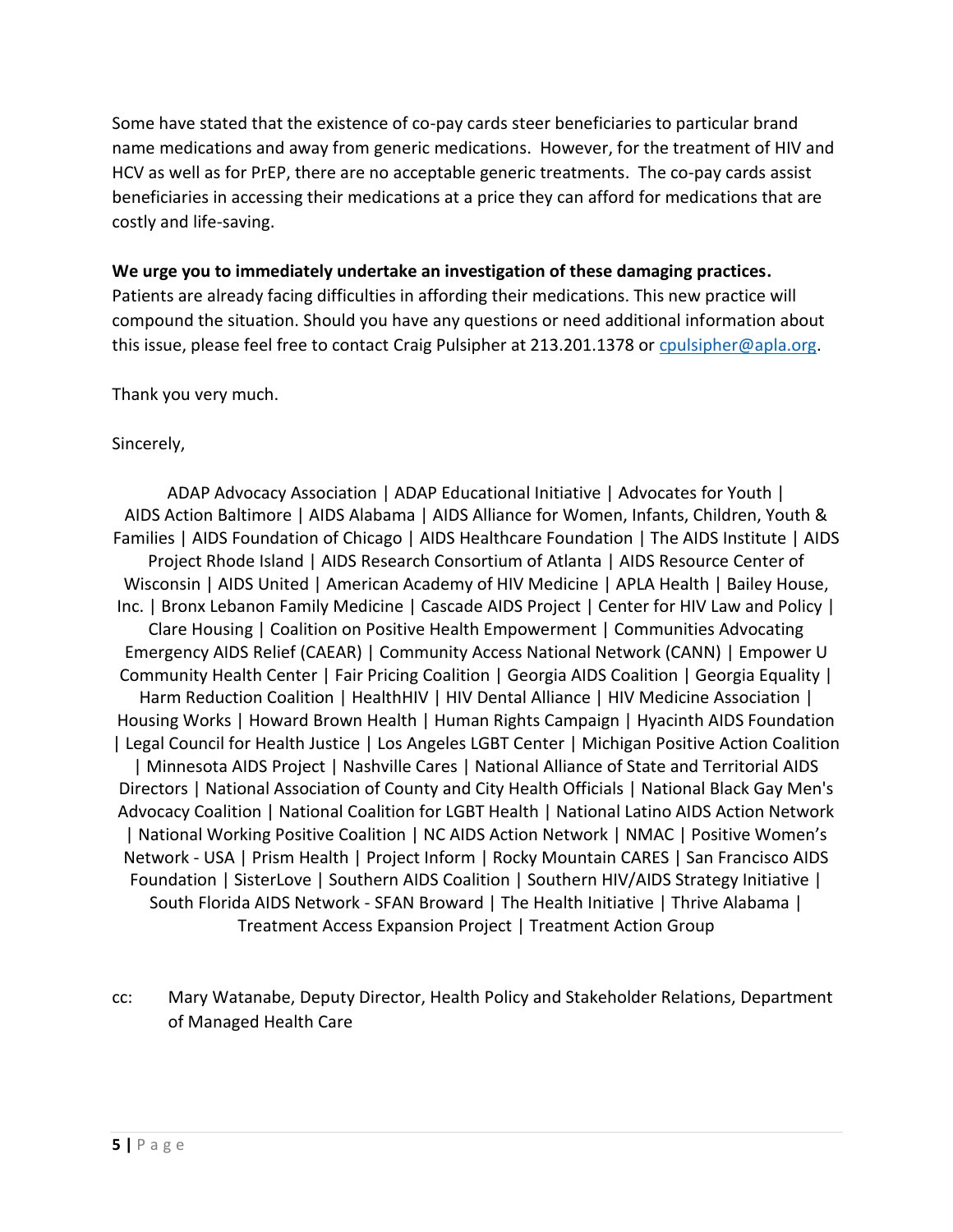## **APPENDIX – CASE STUDIES**

| CASE STUDY 1: PrEP - Silver Level High Deductible Plan (Co-Pay)  |                                                    |                                                                                            |         |                  |                                                |                     |                              |                  |  |  |
|------------------------------------------------------------------|----------------------------------------------------|--------------------------------------------------------------------------------------------|---------|------------------|------------------------------------------------|---------------------|------------------------------|------------------|--|--|
| Plan annual OOP maximum: \$6,000                                 |                                                    |                                                                                            |         |                  |                                                |                     |                              |                  |  |  |
| Deductible (combined medical and Rx): \$3,000                    |                                                    |                                                                                            |         |                  |                                                |                     |                              |                  |  |  |
| Drug cost sharing for preferred brand: \$50 after deductible     |                                                    |                                                                                            |         |                  |                                                |                     |                              |                  |  |  |
| Industry co-pay assistance program (CAP) annual maximum: \$4,800 |                                                    |                                                                                            |         |                  |                                                |                     |                              |                  |  |  |
| WAC monthly drug price: \$1,676                                  |                                                    |                                                                                            |         |                  |                                                |                     |                              |                  |  |  |
|                                                                  | <b>Medication Costs</b><br><b>Medication Costs</b> |                                                                                            |         |                  |                                                |                     |                              |                  |  |  |
|                                                                  |                                                    |                                                                                            |         |                  | Not Counting Industry Co-pay Card Toward       |                     |                              |                  |  |  |
|                                                                  |                                                    | Counting Industry Co-pay Card Toward<br>Deductible and OOP Max.<br>Deductible and OOP Max. |         |                  |                                                |                     |                              |                  |  |  |
|                                                                  | <b>Consumer Pays</b><br><b>Industry Co-pay</b>     |                                                                                            |         |                  | <b>Industry Co-pay</b><br><b>Consumer Pays</b> |                     |                              |                  |  |  |
|                                                                  |                                                    |                                                                                            |         | <b>Card Pays</b> |                                                |                     |                              | <b>Card Pays</b> |  |  |
| January                                                          | \$0                                                |                                                                                            | \$1,676 |                  | \$0                                            |                     | \$1,676                      |                  |  |  |
| February                                                         | \$0                                                |                                                                                            | \$1,374 |                  | \$0                                            |                     | \$1,676                      |                  |  |  |
|                                                                  |                                                    |                                                                                            |         |                  |                                                |                     |                              |                  |  |  |
|                                                                  |                                                    | Plan deductible hit                                                                        |         |                  |                                                |                     |                              |                  |  |  |
| <b>March</b>                                                     | \$0                                                |                                                                                            | \$50    |                  | \$228                                          |                     | \$1,448                      |                  |  |  |
|                                                                  |                                                    |                                                                                            |         |                  |                                                |                     | <b>Industry CAP max. hit</b> |                  |  |  |
|                                                                  |                                                    |                                                                                            |         |                  |                                                |                     |                              |                  |  |  |
| <b>April</b>                                                     | \$0                                                |                                                                                            | \$50    |                  | \$1,676                                        |                     | \$0                          |                  |  |  |
| May                                                              | \$0                                                |                                                                                            | \$50    |                  | \$1,146                                        |                     | $\overline{\xi_0}$           |                  |  |  |
|                                                                  |                                                    |                                                                                            |         |                  |                                                | Plan deductible hit |                              |                  |  |  |
|                                                                  |                                                    |                                                                                            |         |                  |                                                |                     |                              |                  |  |  |
| June                                                             | \$0                                                |                                                                                            | \$50    |                  | \$50                                           |                     | \$0                          |                  |  |  |
| July                                                             | $\overline{\xi}$                                   |                                                                                            | \$50    |                  | \$50                                           |                     | $\overline{50}$              |                  |  |  |
| <b>August</b>                                                    | \$0                                                |                                                                                            | \$50    |                  | \$50                                           |                     | \$0                          |                  |  |  |
| September                                                        | \$0                                                |                                                                                            | \$50    |                  | \$50                                           |                     | \$0                          |                  |  |  |
| <b>October</b>                                                   | \$0                                                |                                                                                            | \$50    |                  | \$50                                           |                     | \$0                          |                  |  |  |
| <b>November</b>                                                  | \$0                                                |                                                                                            | \$50    |                  | \$50                                           |                     | \$0                          |                  |  |  |
| <b>December</b>                                                  | \$0                                                |                                                                                            | \$50    |                  | \$50                                           |                     | \$0                          |                  |  |  |
| <b>Annual Consumer Cost</b>                                      | \$0                                                |                                                                                            |         |                  | \$3,400                                        |                     |                              |                  |  |  |
| <b>Total Amount Collected</b>                                    | \$3,500<br>\$8,200                                 |                                                                                            |         |                  |                                                |                     |                              |                  |  |  |
| by Insurance Plan                                                |                                                    |                                                                                            |         |                  |                                                |                     |                              |                  |  |  |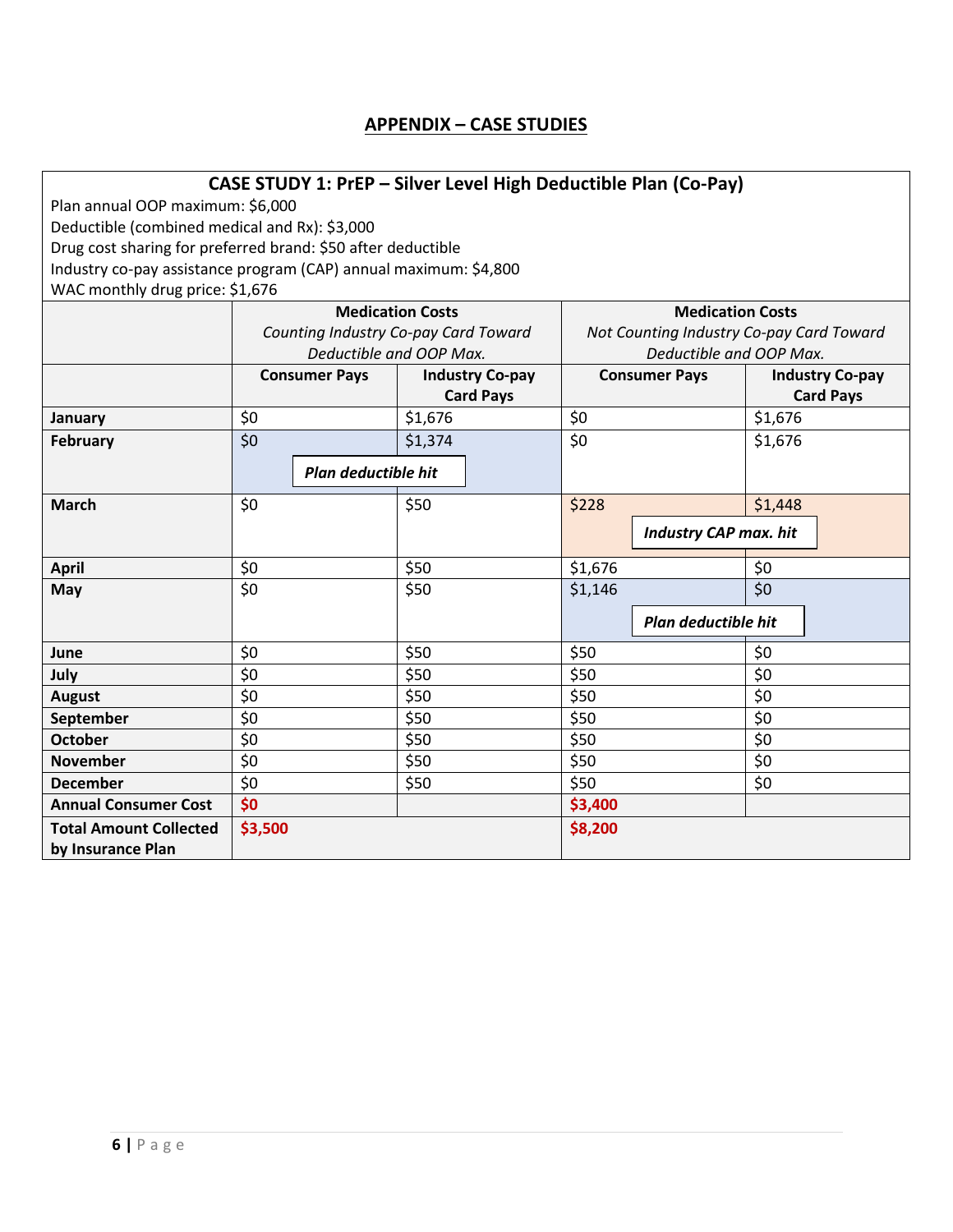# **CASE STUDY 2: PrEP – Silver Level High Deductible Plan (Co-insurance)**

Plan annual OOP maximum: \$6,000

Deductible (combined medical and Rx): \$3,000

Drug cost sharing for preferred brand: 20% after deductible

Industry co-pay assistance program (CAP) annual maximum: \$4,800

WAC monthly drug price: \$1,676

|                               |                              |  | <b>Medication Costs</b>              |                                          | <b>Medication Costs</b>      |            |                        |  |
|-------------------------------|------------------------------|--|--------------------------------------|------------------------------------------|------------------------------|------------|------------------------|--|
|                               |                              |  | Counting Industry Co-pay Card Toward | Not Counting Industry Co-pay Card Toward |                              |            |                        |  |
|                               | Deductible and OOP Max.      |  |                                      | Deductible and OOP Max.                  |                              |            |                        |  |
|                               | <b>Consumer Pays</b>         |  | <b>Industry Co-pay</b>               |                                          | <b>Consumer Pays</b>         |            | <b>Industry Co-pay</b> |  |
|                               |                              |  | <b>Card Pays</b>                     |                                          |                              |            | <b>Card Pays</b>       |  |
| January                       | \$0                          |  | \$1,676                              | \$0                                      |                              |            | \$1,676                |  |
| February                      | \$0                          |  | \$1,394                              | \$0                                      |                              |            | \$1,676                |  |
|                               | Plan deductible hit          |  |                                      |                                          |                              |            |                        |  |
| <b>March</b>                  | \$0                          |  | \$335                                | \$228                                    |                              |            | \$1,448                |  |
|                               |                              |  |                                      |                                          | <b>Industry CAP max. hit</b> |            |                        |  |
| <b>April</b>                  | \$0                          |  | \$335                                | \$1,676                                  |                              | \$0        |                        |  |
| May                           | \$0                          |  | \$335                                | \$1,212                                  |                              | \$0        |                        |  |
|                               |                              |  |                                      |                                          | Plan deductible hit          |            |                        |  |
| June                          | \$0                          |  | \$335                                | \$335                                    |                              | \$0<br>\$0 |                        |  |
| July                          | \$0                          |  | \$335                                | \$335                                    |                              |            |                        |  |
| <b>August</b>                 | \$280                        |  | \$55                                 | \$335                                    |                              |            |                        |  |
|                               | <b>Industry CAP max. hit</b> |  |                                      |                                          |                              |            |                        |  |
| September                     | \$335                        |  | \$0                                  | \$335                                    |                              | \$0        |                        |  |
| <b>October</b>                | \$335                        |  | $\overline{50}$                      | \$335                                    |                              | \$0        |                        |  |
| <b>November</b>               | \$250                        |  | \$0                                  | \$335                                    |                              | \$0        |                        |  |
| <b>December</b>               | \$0                          |  | \$0                                  | \$335                                    |                              | \$0        |                        |  |
|                               | Plan annual OOP max. hit     |  |                                      |                                          |                              |            |                        |  |
| <b>Annual Consumer Cost</b>   | \$1,200                      |  |                                      | \$5,461                                  |                              |            |                        |  |
| <b>Total Amount Collected</b> | \$6,000                      |  |                                      | \$10,261                                 |                              |            |                        |  |
| by Insurance Plan             |                              |  |                                      |                                          |                              |            |                        |  |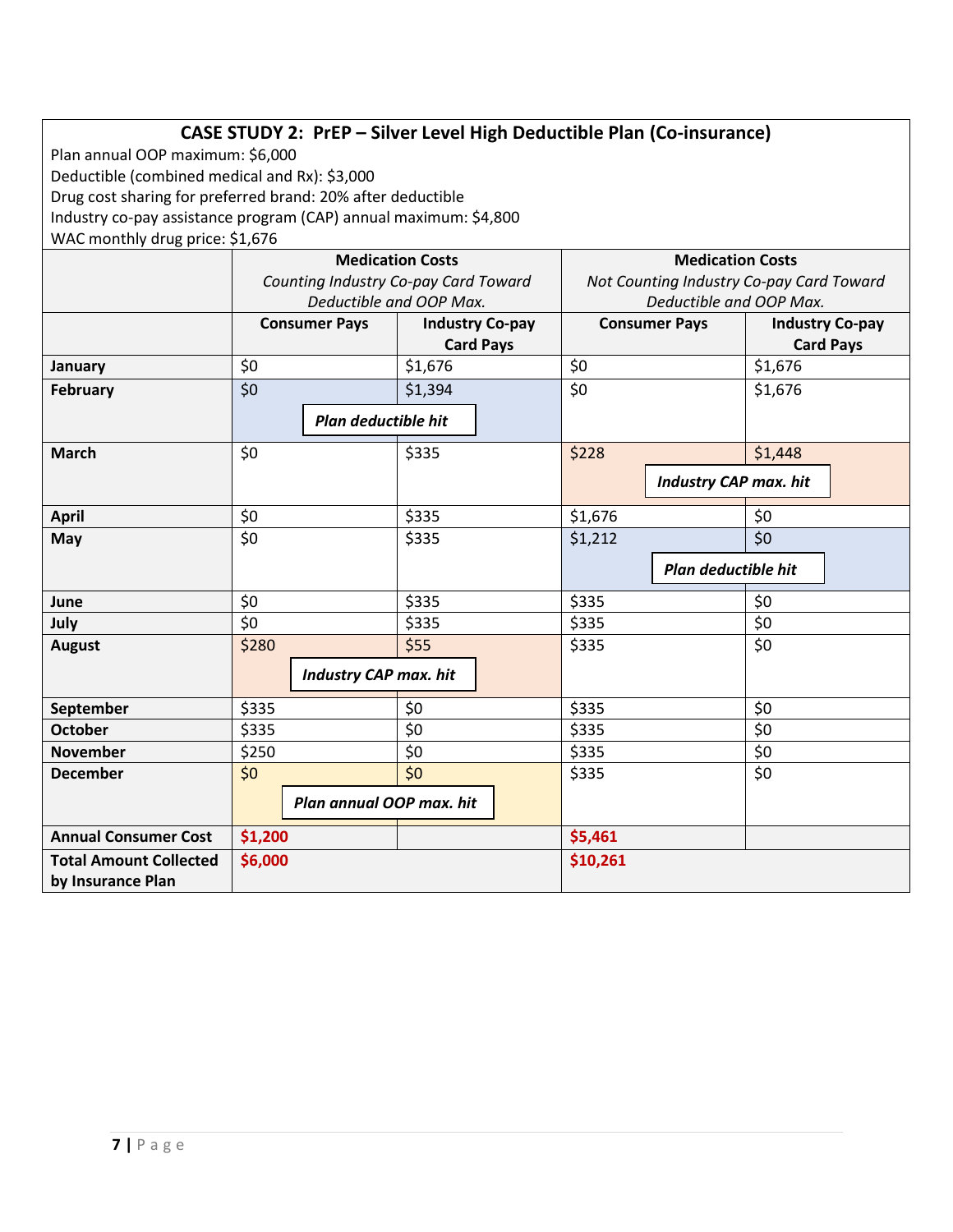# **CASE STUDY 3: HIV STR – Silver Level High Deductible Plan**

Plan annual OOP maximum: \$6,000 Deductible (combined medical and Rx): \$3,000 Drug cost sharing for preferred brand: \$50 after deductible Industry co-pay assistance program (CAP) annual maximum: \$6,000 WAC monthly drug price: \$3,090

| $\frac{1}{2}$                                                |                                      |                         |                                            |  |                                          |                     |                                            |  |
|--------------------------------------------------------------|--------------------------------------|-------------------------|--------------------------------------------|--|------------------------------------------|---------------------|--------------------------------------------|--|
|                                                              |                                      |                         | <b>Medication Costs</b>                    |  | <b>Medication Costs</b>                  |                     |                                            |  |
|                                                              | Counting Industry Co-pay Card Toward |                         |                                            |  | Not Counting Industry Co-pay Card Toward |                     |                                            |  |
|                                                              |                                      | Deductible and OOP Max. |                                            |  | Deductible and OOP Max.                  |                     |                                            |  |
|                                                              | <b>Consumer Pays</b>                 |                         | <b>Industry Co-pay</b><br><b>Card Pays</b> |  | <b>Consumer Pays</b>                     |                     | <b>Industry Co-pay</b><br><b>Card Pays</b> |  |
|                                                              |                                      |                         |                                            |  |                                          |                     |                                            |  |
| January                                                      | \$0                                  |                         | \$3,050                                    |  | \$0                                      |                     | \$3,090                                    |  |
|                                                              |                                      | Plan deductible hit     |                                            |  |                                          |                     |                                            |  |
| February                                                     | \$0                                  |                         | \$50                                       |  | \$180                                    |                     | \$2,910                                    |  |
|                                                              |                                      |                         |                                            |  |                                          |                     | <b>Industry CAP max. hit</b>               |  |
| \$0<br><b>March</b>                                          |                                      |                         | \$50                                       |  | \$2,870                                  |                     | \$0                                        |  |
|                                                              |                                      |                         |                                            |  |                                          | Plan deductible hit |                                            |  |
| <b>April</b>                                                 | \$0                                  |                         | \$50                                       |  | \$50                                     |                     | \$0                                        |  |
| May                                                          | \$0                                  |                         | \$50                                       |  | \$50                                     |                     | \$0                                        |  |
| June                                                         | \$0                                  |                         | \$50                                       |  | \$50                                     |                     | \$0                                        |  |
| July                                                         | \$0                                  |                         | \$50                                       |  | \$50                                     |                     | \$0                                        |  |
| <b>August</b>                                                | \$0                                  |                         | \$50                                       |  | \$50                                     |                     | \$0                                        |  |
| September                                                    | \$0                                  |                         | \$50                                       |  | \$50                                     |                     | \$0                                        |  |
| <b>October</b>                                               | \$0                                  |                         | \$50                                       |  | \$50                                     |                     | \$0                                        |  |
| <b>November</b>                                              | \$0                                  |                         | \$50                                       |  | \$50                                     |                     | \$0                                        |  |
| <b>December</b>                                              | \$0                                  |                         | \$50                                       |  | \$50                                     |                     | \$0                                        |  |
| <b>Annual Consumer Cost</b>                                  | \$0                                  |                         |                                            |  | \$3,500                                  |                     |                                            |  |
| <b>Total Amount</b><br><b>Collected by Insurance</b><br>Plan | \$3,600                              |                         |                                            |  | \$9,500                                  |                     |                                            |  |